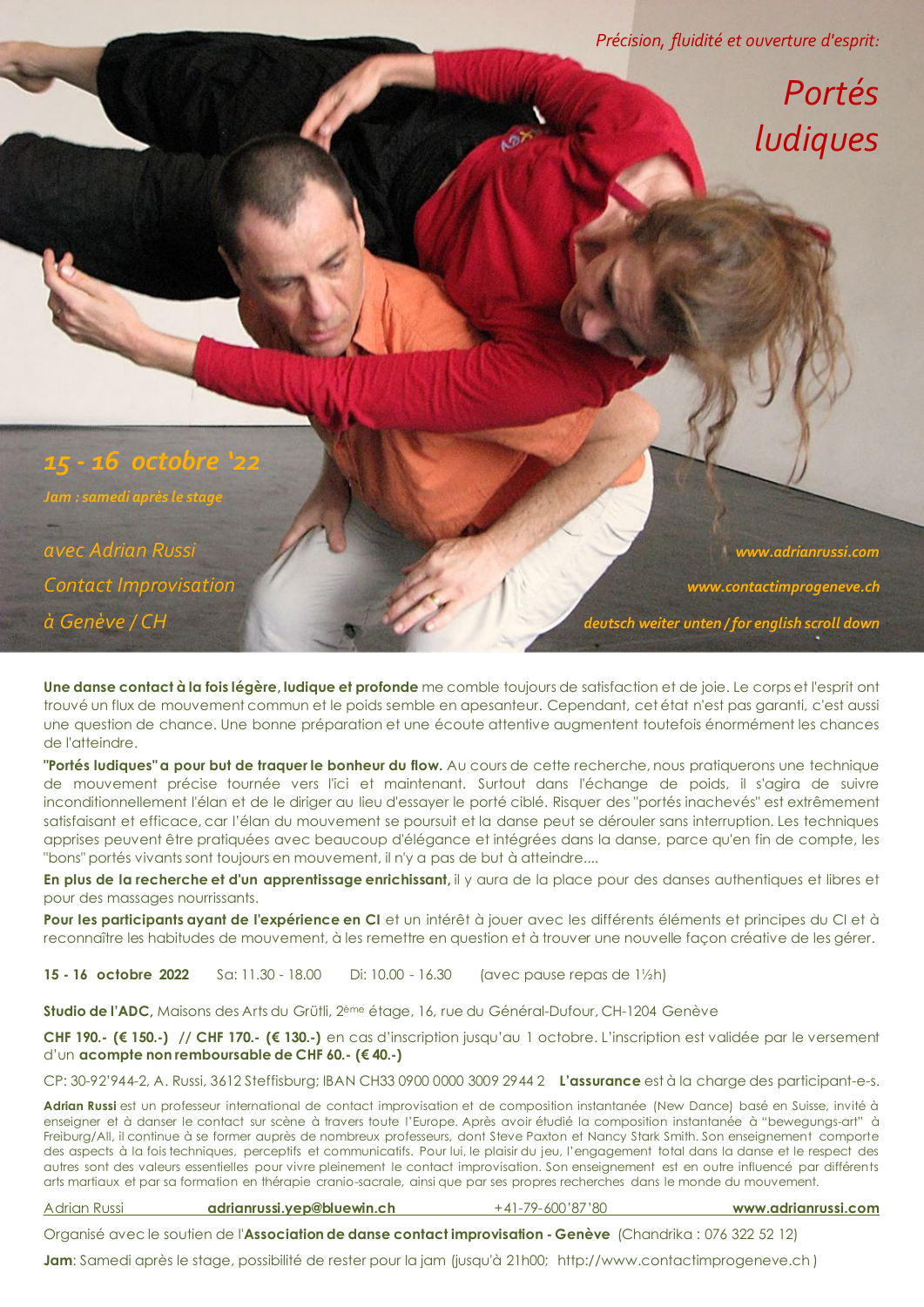*precision, flow & open mind:*

 *Unfinished Lifts*

*15. - 16. Oktober '22 Jam am Samstag Abend mit Adrian Russi www.adrianrussi.com Contact Improvisation www.contactimprogeneve.ch*

*in Genf / CH for english scroll down*

**Ein Contact Tanz, der sich leicht, verspielt und zugleich satt anfühlt,** erfüllt mich immer wieder von Neuem mit Befriedigung und Freude. Körper und Geist haben in einen gemeinsamen Bewegungsfluss gefunden und das Gewicht erscheint schwerelos. Allerdings ist dieser Zustand nicht einfach so abrufbar, er ist vielmehr auch Glückssache. Geschickte Vorbereitung und eine hinhörende Art, mich in den Tanz hineinzubegeben, erhöhen die Chancen jedoch enorm, ihn zu erlangen.

**"Unfinished Lifts" zielt darauf ab, dem Glück des Flow auf die Spur zu kommen.** Während dieser Spurensuche werden wir uns in präziser Bewegungstechnik und der Hingabe ans Hier & Jetzt üben. Gerade beim Gewichts-Austausch wird es darum gehen, dem Momentum bedingungslos zu folgen und es zu navigieren, anstatt den angezielten Lift zu Ende führen zu wollen. «Unfertige Lifts» zu riskieren ist äusserst befriedigend und effizient, da der Schwung der Bewegung weitergeführt wird und der Tanz ohne Unterbrüche stattfinden darf. Die erlernten Techniken können so elegant praktiziert und in den Tanz integriert werden, denn letztendlich sind die lebendigen und «richtigen» Lifts immer in Bewegung, da gibt es keinen Endpunkt zu erreichen...

**Neben dem lustvollen Forschen und Lernen** werden wir auch ausgiebig Zeit mit freiem, authentischem Tanzen und mit nährender Körperarbeit verbringen.

**Für TeilnehmerInnen mit Erfahrung in CI** und der Bereitschaft, mit all den verschiedenen Elementen und Prinzipien der CI zu spielen sowie Bewegungsmuster zu erkennen, zu hinterfragen und einen neuen, kreativen Umgang damit zu finden.

**15. - 16. Oktober 2022** Sa: 11.30 - 18.00 So: 10.00 – 16.30 (1½h Mittagspause)

**Studio de l'ADC,** Maisons des Arts du Grütli, 2ème étage, 16, rue du Général-Dufour, CH-1204 Genève

**CHF 190 (€ 150.-) // CHF 170.- (€ 130.-)** bei Anmeldung bis zum 1. Oktober. Die Anmeldung ist gültig mit einer nicht-rückerstattbaren **Anzahlung** von CHF 60.-/€ 40.-. **Versicherung** ist Sache der TeilnehmerInnen

**Zahlung** auf PC: 30-92'944-2, A. Russi, 3612 Steffisburg; IBAN CH33 0900 0000 3009 2944 2

**Adrian Russi** ist Lehrer für Contact Improvisation und Neuen Tanz und wird europaweit zum Unterrichten und Performen eingeladen. Nach seiner Ausbildung bei "bewegungs-art" in Freiburg/D bildete er sich bei verschiedenen LehrerInnen kontinuierlich weiter, u.a. bei Steve Paxton, Nancy Stark Smith und Nita Little. Ihm sind eine präzise Bewegungstechnik und differenzierte Wahrnehmung wichtig, sowie eine Kreativität, die dem differenzierten Körperbewusstsein entspringt. Die Freude am Spiel und das Sich-Wirklich-Einlassen sind für ihn die Grundlage, um im Tanz aus dem Vollen zu schöpfen. Weitere Einflüsse stammen von seinem Studium verschiedener Kampfkünste und der Craniosacraltherapie sowie von seiner eigenen Forschungsarbeit (u.a. über die Faszien).

Adrian Russi **adrianrussi.yep@bluewin.ch** +41-79-600'87'80 **www.adrianrussi.com**

Organisiert mit der Unterstützung der **Association de danse contact improvisation - Genève** (Chandrika : 076 322 52 12)

Jam: Samstag nach dem Workshop (bis 20h00; http://www.contactimprogeneve.ch)